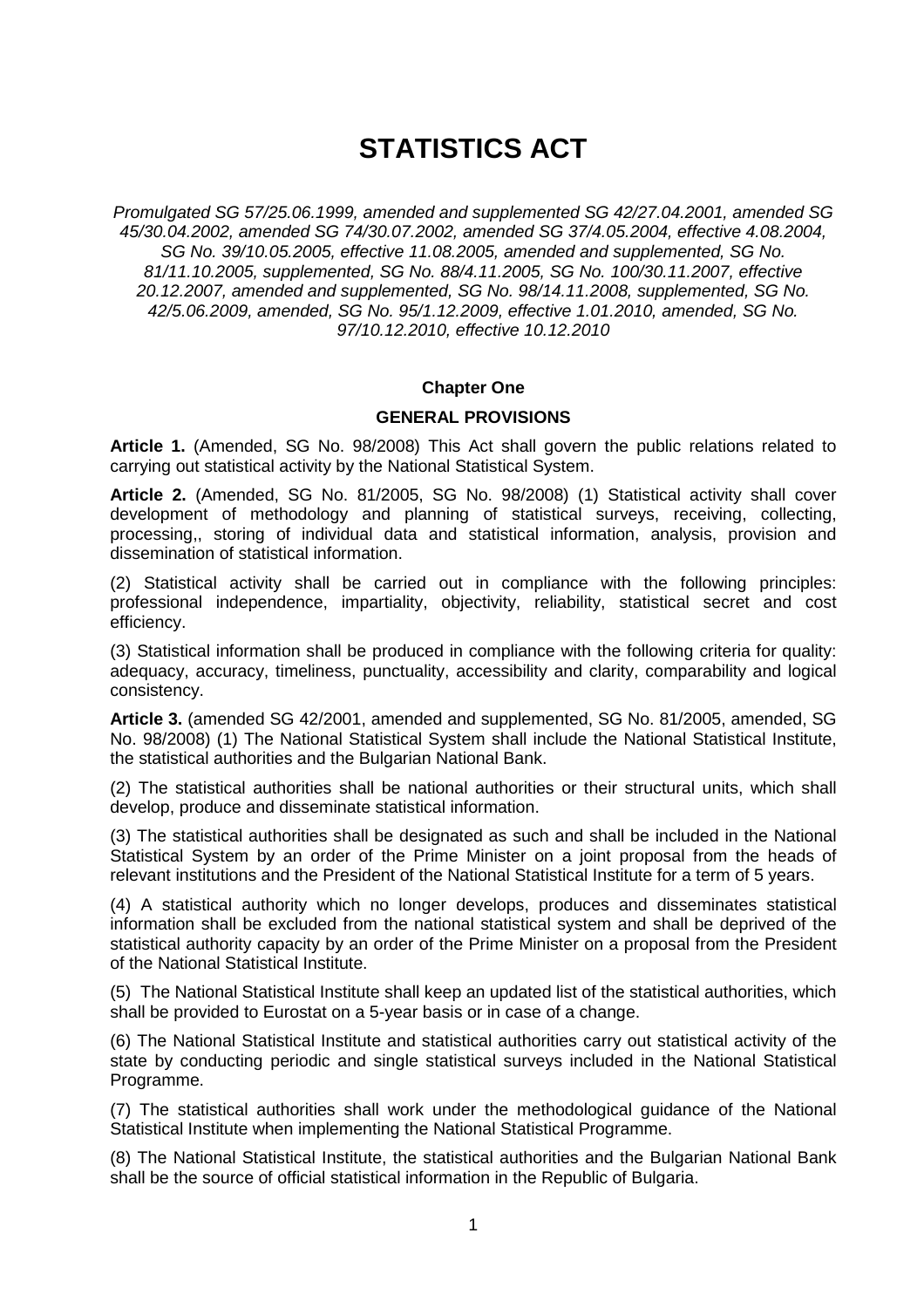**Article 4.** (Supplemented, SG No. 81/2005, amended, SG No. 98/2008) (1) Data necessary for the statistical survey, including individual data, shall be collected directly from the statistical units as well as from administrative sources.

(2) Collection of individual data directly from statistical units shall be carried out on the basis of compulsory or voluntary participation of natural persons, households, economic units or other organisations.

(3) The statistical authorities shall provide the National Statistical Institute with data, including individual data, necessary for development and production of the official national or European statistical information.

(4) To reduce the administrative burden and costs for development and production of official national or European statistical information the National Statistical Institute and the statistical authorities shall receive data, including individual data, as well as aggregate information from administrative sources set up and maintained by other government authorities.

(5) The National Statistical Institute shall collaborate with the Bulgarian National Bank, including by means of exchange of individual data for statistical purposes, in developing, producing and disseminating official national or European statistical information or the statistical information of the European Central Bank.

**Article 5.** (1) (Amended SG No. 42/2001) The results from statistical surveys included in the National Statistical Programme shall be accessible to all.

(2) (Supplemented, SG No. 98/2008) The terms, form and the type of presenting the results under paragraph (1) shall meet the requirements of Eurostat and shall be determined in the National Statistical Programme.

## **Chapter Two**

## **NATIONAL STATISTICAL INSTITUTE**

## **Section I**

## **Organisation**

## (Title new, SG No. 98/2008)

**Article 6.** (1) (Supplemented, SG No. 81/2005, amended, SG No. 98/2008) The National Statistical Institute shall carry out independent statistical activity of the State and other activities assigned by law. It shall have the status of a state agency, with headquarters in Sofia.

(2) The National Statistical Institute shall be a legal entity supported by the public budget.

(3) The National Statistical Institute shall consist of a Head Office and territorial statistical offices.

(4) (New, SG No. 81/2005, amended, SG No. 98/2008) Territorial statistical offices shall perform the functions and tasks of the National Statistical Institute for production and dissemination of statistical information at the regional level.

**Article 7.** (1) The National Statistical Institute shall:

1. coordinate the State's statistical activity of the State by means of:

a) (Amended, SG No. 98/2008) collaboration with the statistical authorities in drafting and implementing the National Statistical Programme;

b) ensuring methodological uniformity in the surveys;

c) (Supplemented, SG No. 98/2008) participating in the construction of the national statistical information systems;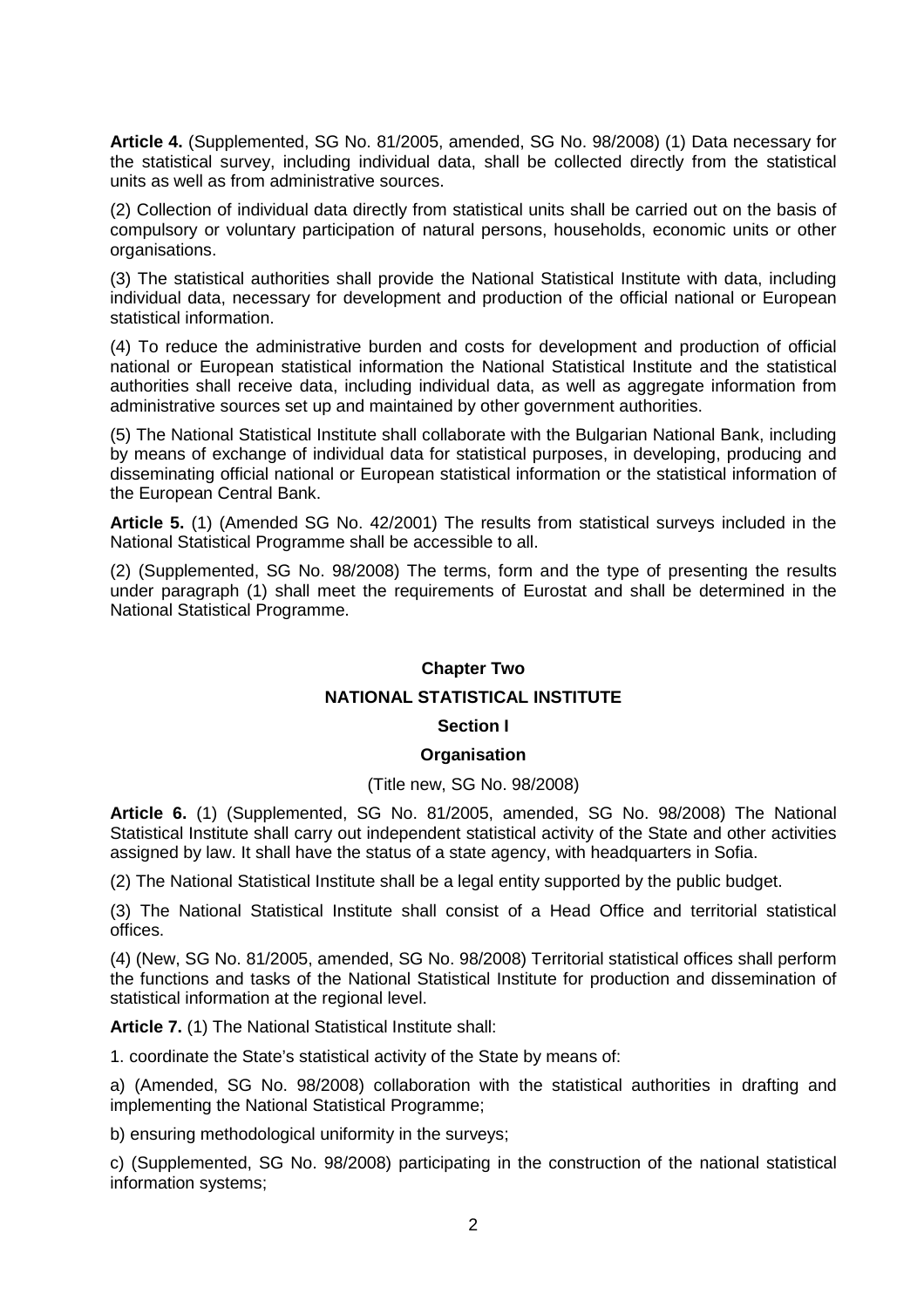d) (New, SG No. 98/2008) representing the national statistical system in the European statistical system, in international organisations and maintaining relations with national statistical offices of other countries;

e) (New, SG No. 98/2008) ensuring compliance of the methodology, content and scope of statistical surveys with the requirements of Eurostat;

f) (New, SG No. 98/2008) coordinating all activities at national level for development, production and dissemination of the European statistical information;

2. study and aggregate the public needs for statistical information;

3. (Supplemented, SG No. 81/2005, amended, SG No. 98/2008) develop a strategy for the development of the national statistical system for each five-year period in accordance with the five-year European Statistical Programme;

4. (Amended, SG No. 98/2008) develop an annual plan for its activity, which shall be in conformity with the goals of the Strategy for Development of the National Statistical System;

5. (Amended, SG No. 98/2008) collect, process and store individual and personal data and statistical information;

6. (Amended, SG No. 81/2005) develop and maintain national statistical classifications,, nomenclatures, standards and methodologies, either independently or in cooperation with other statutory bodies;

7. (Amended, SG No. 98/2008) develop demographic forecasts;

8. publish and disseminate statistical information;

9. provide statistical information to domestic and international users;

10. (New, SG No. 98/2008) provide individual data and aggregate statistical information to Eurostat for the production of European statistical information;

11. (New, SG No. 98/2008) carry out statistical surveys necessary for the production of national or European statistical information, assigned and financed with grants from Eurostat or other international authorities or organisations;

12. (Renumbered from Item 10, supplemented, SG No. 98/2008) develop and maintain national and regional registers and databases;

13. (Repealed, renumbered from Item 11, supplemented, SG No. 98/2008) provide methodological and methodical assistance and exercise control over the quality of statistical surveys carried out by the statistical authorities;

14. (Renumbered from Item 12, SG No. 98/2008) establish, maintain and manage a central statistical archive and a specialised library;

15. (New, SG No. 81/2005, renumbered from Item 14, amended SG No. 98/2008) develop, produce and disseminate statistical information for administrative territorial and territorial units according to the Classification of Territorial Units for Statistical Purposes in Bulgaria.

(2) (Supplemented, SG No. 81/2005) The National Statistical Institute shall furthermore carry out statistical surveys, which are not included in the National Statistical Programme, as well as process statistical data or provide other statistical services under contract award.

**Article 8.** (1) (Amended SG No. 42/2001, amended, SG No. 98/2008) The National Statistical Institute shall be managed by a President and three Deputy Presidents who shall be appointed by a decision of the Council of Ministers for a term of 7 years, but for no more than two mandates.

(2) (Amended SG No. 42/2001) The President and the Deputy Presidents of the National Statistical Institute shall be appointed by the Prime Minister.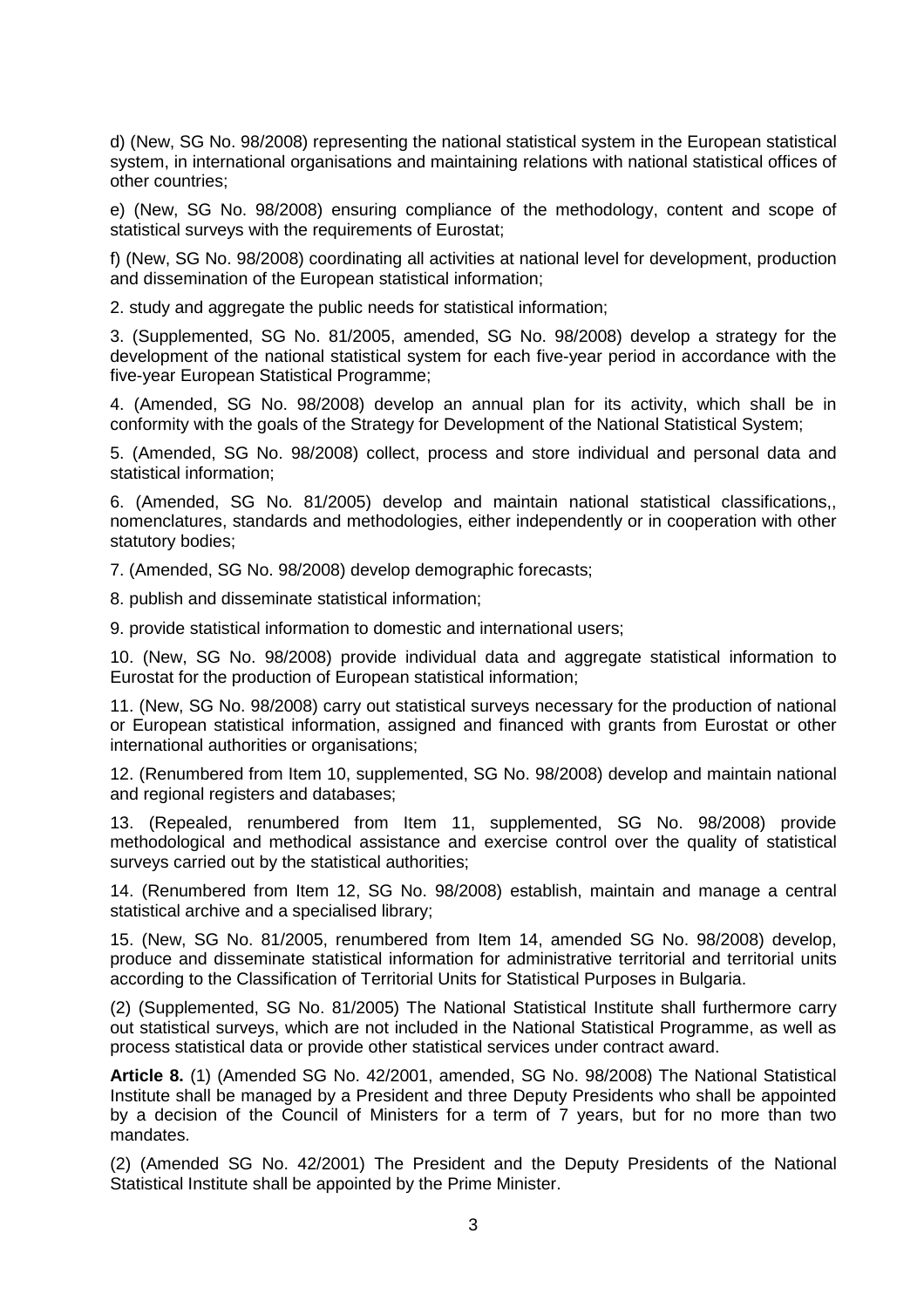(3) (Amended SG No. 42/2001) The President and the Deputy Presidents of the National Statistical Institute shall be discharged ahead of term:

1. where they have so requested;

2. in case of gross violation of this Act;

3. in case of premeditated crime of a public nature adjudged by a conviction having the force of res judicata;

4. where incapable to perform their duties for a period of more than 6 months.

5. (New, SG No. 42/2009, amended, SG No. 97/2010, effective 10.12.1010) upon entry into force of an act which ascertains any conflict of interest under the Conflict of Interest Prevention and Ascertainment Act.

(4) (Amended SG No. 42/2001) In the cases of Paragraph 3 and upon death of the President or a Deputy President of the National Statistical Institute a new President or Deputy President shall be appointed for the rest of the original mandate.

**Article 9.** (Amended, SG 42/2001, amended and supplemented, SG No. 81/2005, amended SG No. 98/2008) The President of the National Statistical Institute shall:

1. organise and manage the activity of the National Statistical Institute;

2. represent the National Statistical Institute;

3. approve the structural regulation of the National Statistical Institute and other internal regulations;

4. enter into contracts and agreements on joint work and cooperation with legal entities, authorities of the European Commission, including Eurostat and other international statistical organisations;

5. submit for approval by the Council of Ministers a strategy for development of the national statistical system for a five-year period;

6. prepare and submit to the Council of Ministers on an annual basis a report on the implementation of the national statistical programme and on the activity of the National Statistical Institute for the previous year as well as a draft

national statistical programme for the next year not later than 14 days after promulgation of the State Budget of the Republic of Bulgaria Act for the respective year;

7. determine the structure and the positions table of the head office and the territorial statistical offices;

8. appoint employees of head office and directors of territorial statistical offices;

9. approve, either independently or with the bodies stipulated by a normative act, the national statistical classifications, nomenclatures, regulations for their implementation, as well as statistical methods;

**Article 9a.** (New, SG 81/2005) Deputy Presidents of the National Statistical Institute shall:

1. manage, oversee and be accountable for the structural units and responsibility areas designated by the President of the National Statistical Institute;

2. (New, SG No. 98/2008) ensure coordination between structural units of the National Statistical Institute and between the areas of responsibility managed by them in conducting statistical surveys and related activities;

3. (Renumbered from Item 2, SG No. 98/2008) act as substitutes for the President in his/her absence from the country or when the latter is using his/her statutory leave.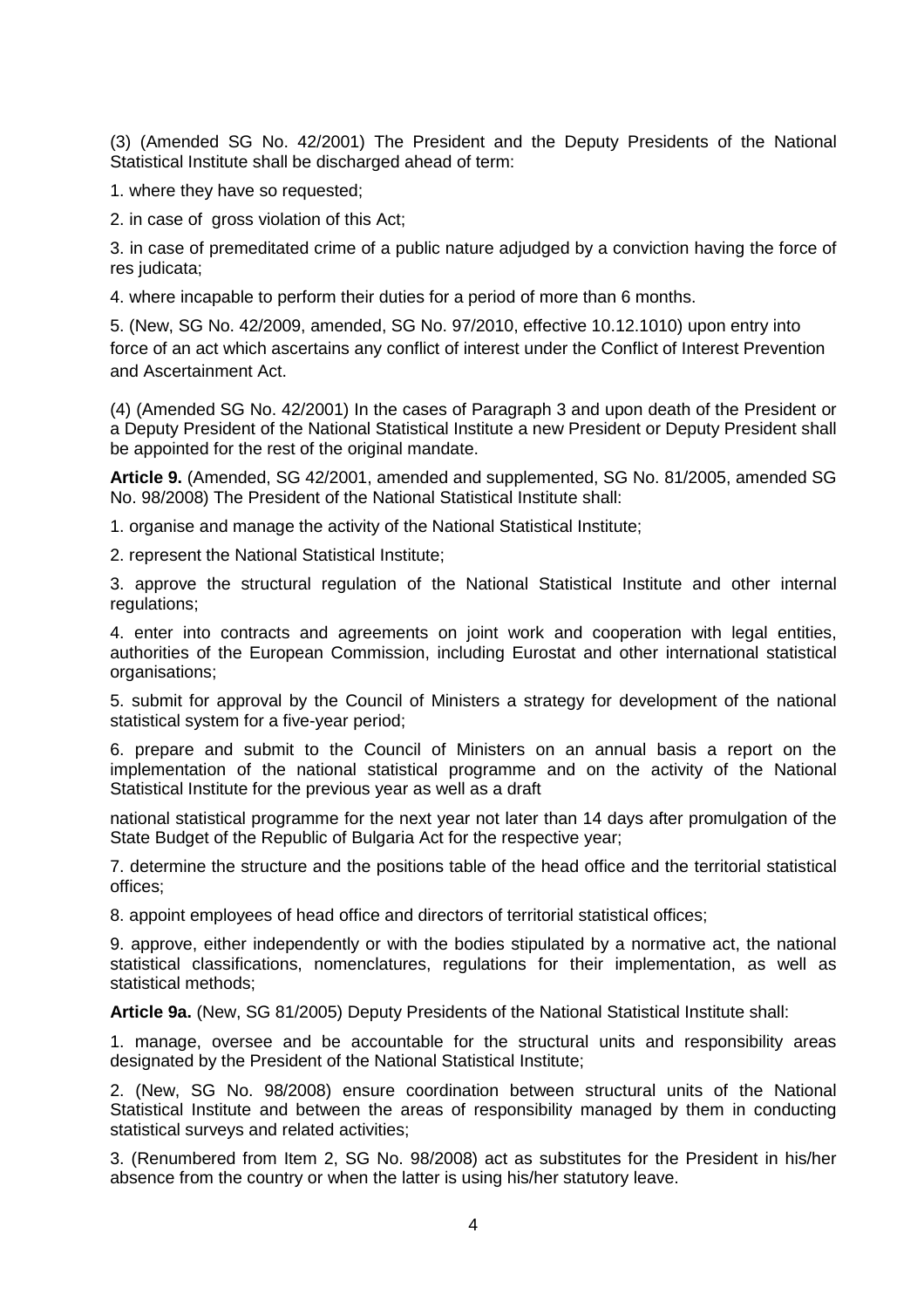**Article 9b.** (New, SG No. 81/2005) (1) Territorial statistical offices of the National Statistical Institute shall be managed by directors.

(2) Directors of territorial statistical offices shall:

1. organise the overall activities of such offices and carry out statistical surveys in accordance with the National Statistical Programme:

2. (Amended, SG No. 98/2008) oversee the quality of production of statistical information;

3. (New, SG No. 98/2008) organise dissemination of statistical information in the respective region;

4. (Renumbered from Item 3, SG No. 98/2008) appoint staff at territorial statistical offices.

**Article 10.** (1) (Amended, SG No. 81/2005, SG No. 98/2008) The standards, classifications, nomenclatures and methodologies under Article 9, item 9 shall be mandatory for the establishment and maintenance of the national statistical and information systems and registers and for the approval of forms and blanks of the necessary documents.

(2) Classifications and nomenclatures of national status, developed by the bodies authorised by a normative act, shall be in compliance with the national classifications and nomenclatures, developed and maintained by the National Statistical Institute.

(3) The national classifications and nomenclatures and the regulations for their implementation, as well as the statistical standards shall be promulgated in the State Gazette within 30 days following their adoption or amendment.

**Article 11.** (Repealed, SG No. 98/2008)

**Article 12.** (Repealed, SG No. 81/2005)

# **Section II**

## **Financing**

## (Title new, SG No. 98/2008)

**Article 12a.** (New, SG No. 98/2008) (1) The budget of the National Statistical Institute shall be formed from a government subsidy of the central budget, target grants from Eurostat and other authorities of the European Commission, which shall be provided for production of national and European statistical information, as well as from own sources.

(2) The National Statistical Institute shall manage the target grants as well as the funds for preliminary financing within the approved budget of the National Statistical Institute for the respective budget year in accordance with the requirements of the financing party.

(3) In implementing the projects financed under the terms of Paragraph 2 the National Statistical Institute shall use the services of its employees and external experts.

(4) The National Statistical Institute may enter into contracts for joint implementation of projects under Paragraph 3 with statistical authorities and other institutions.

(5) The employees of the National Statistical Institute and statistical authorities directly engaged in the implementation of projects under Paragraph 4 may receive remuneration within the costs planned for the staff of each project in accordance with the financing agreement with the financing party under a procedure determined by the President of the National Statistical Institute.

**Article 12b.** (New, SG No. 98/2008) Statistical authorities receiving target grants for implementation of independent projects shall manage such funds under the terms of Article 12a.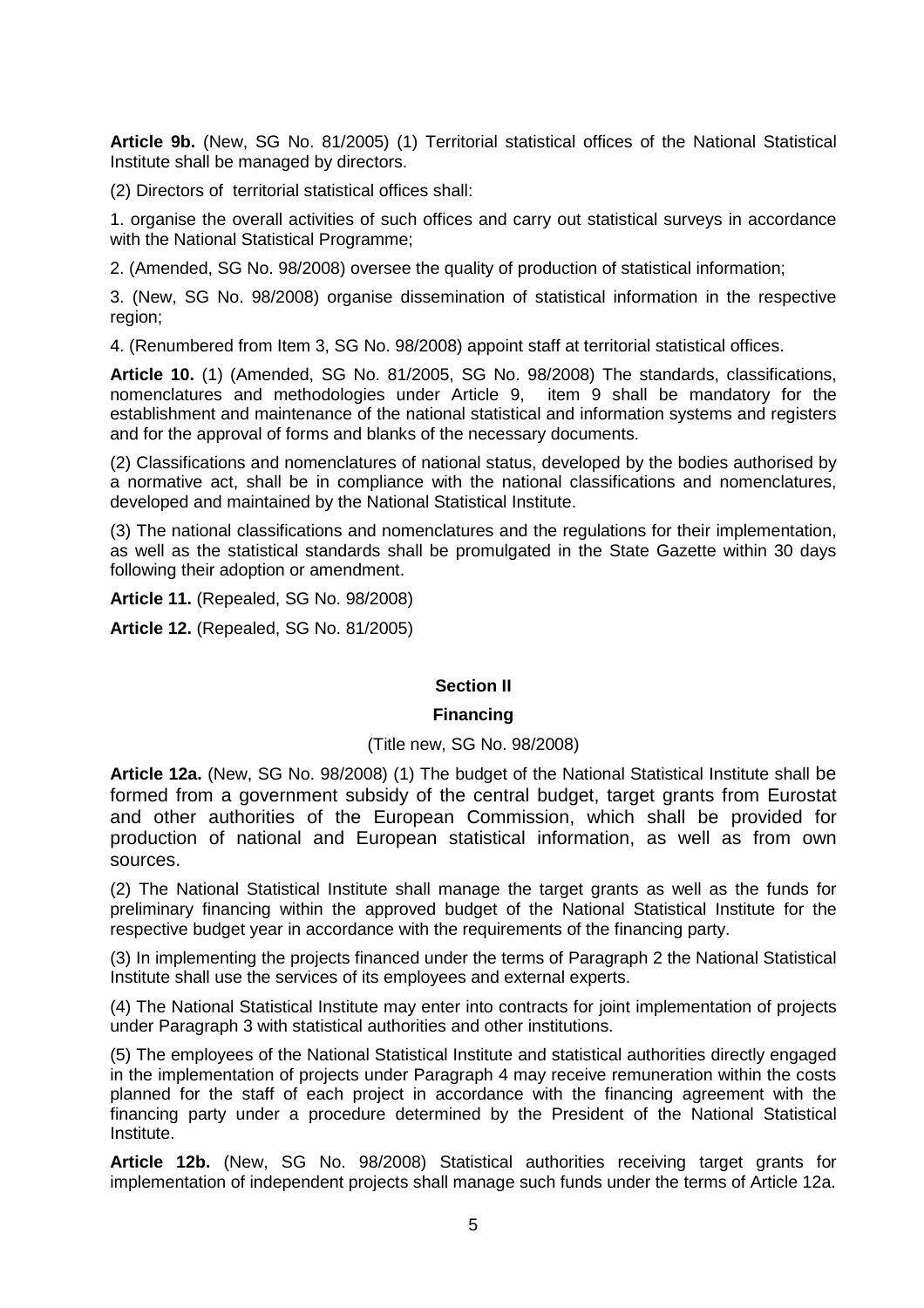**Article 13.** (1) Revenues from the following sources shall be administered in the budget of the National Statistical Institute:

1. (Amended, SG No. 39/2005, 81/2005, SG No. 98/2008) fees under Article 24 (5);

- 2. proceeds under Article 7 (2);
- 3. (supplemented, SG 81/2005) publishing, distribution and printing activity;
- 4. interest earned;
- 5. (New, SG No. 81/2005) fines and property sanctions collected under Chapter Nine;
- 6. (New, SG No. 81/2005) training and research activities;
- 7. (New, SG No. 98/2008) letting of real estate;
- 8. (New, SG No. 98/2008) contracts for free of charge provision of statistical information;

9. (New, SG No. 98/2008) provision of statistical products and services against consideration of value determined by an internal normative act approved by the President of the National Statistical Institute;

10. (New, SG No. 98/2008) other sources and activities permitted by law.

(2) (Amended SG No. 42/2001, SG No. 98/2008) The resources under Paragraph 1 shall be spent only for capital investments to improve the material base of the National Statistical Institute, qualification enhancement and for additional financial incentives to employees which shall not exceed 25 per cent of the total amount under Paragraph 1, under the terms and procedure approved by the President of the National Statistical Institute.

(3) (New – SG No. 42/2001, repealed, SG No. 81/2005)

## **Chapter Three**

## **NATIONAL STATISTICAL COUNCIL AND NATIONAL STATISTICAL PROGRAMME**

**Article 14.** (1) (Amended, SG No. 98/2008) The National Statistical Council shall be a consultative body to the President of the National Statistical Institute with the following functions:

1. give opinion and recommendations on a Strategy for Development of the National Statistical System for every five-year period;

2. discuss the proposals of the statistical authorities and give recommendations for including in the draft National Statistical System specific statistical surveys, defined by type, scope and implementation staff;

3. support the activities in the national statistical system for implementation of the National Statistical Programme.

(2) (Amended SG No. 42/2001, 81/2005, supplemented, SG No. 88/2005, amended SG No. 98/2008) The National Statistical Council shall consist of no more than 15 members, including:

1. one representative of each statistical authority under Article 3 (2);

2. one representative of the Bulgarian National Bank;

3. three representatives of the academic community;

4. representatives of different respondents and users.

(3) (Amended and supplemented, SG No. 81/2005, amended, SG No. 98/2008) The members of the National Statistical Council shall be designated and dismissed by the President of the National Statistical Institute.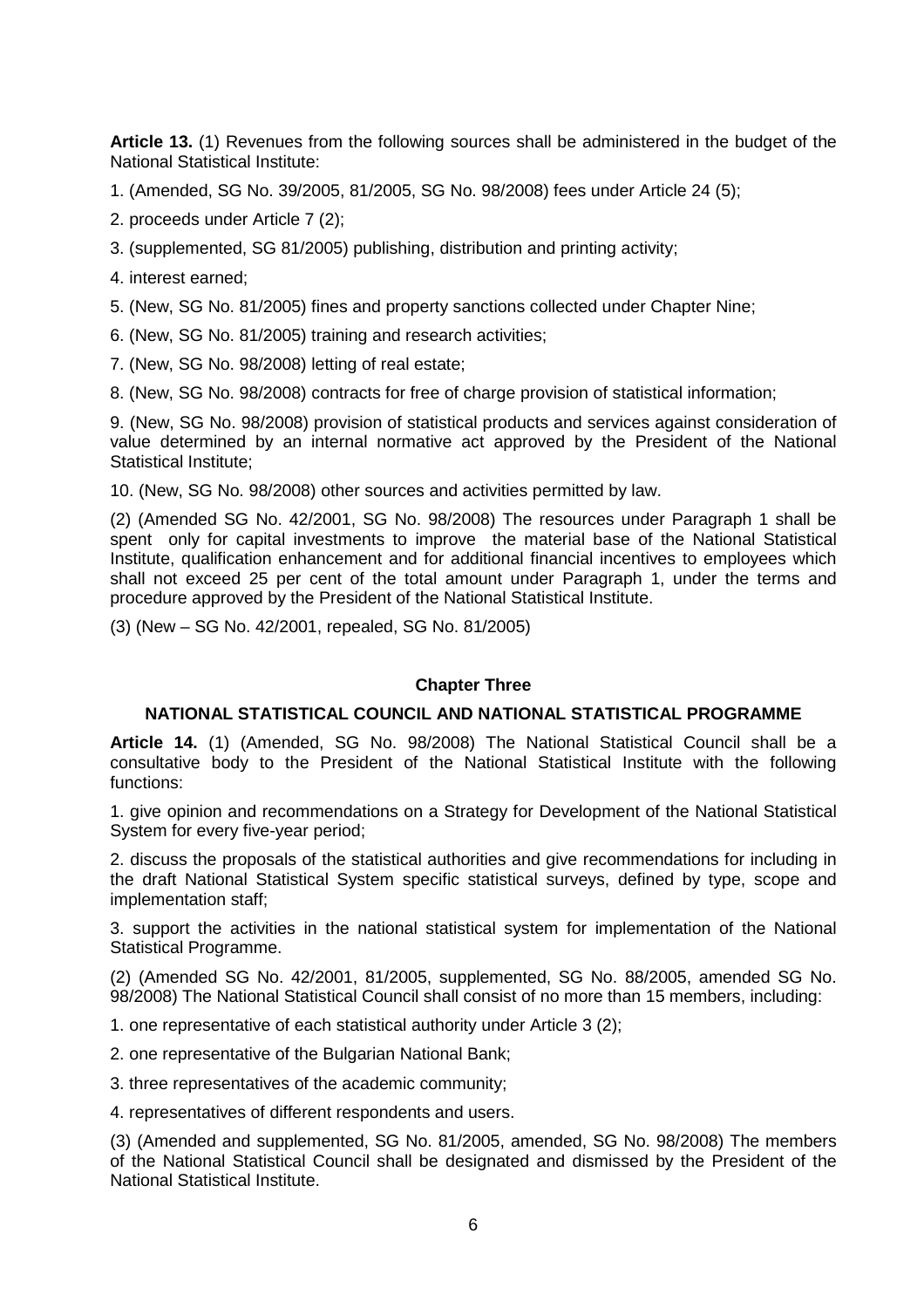(4) The National Statistical Council shall:

- 1. (Repealed, SG No. 98/2008);
- 2. (Repealed, SG No. 98/2008);
- 3. (Repealed, SG No. 98/2008);

4. (Amended SG No. 42/2001, SG No. 98/2008) hold at least three meetings per annum;

5. (New, SG No. 98/2008) set up, where necessary, working groups on specific statistical issues in accordance with its competences;

6. (Renumbered from Item 5, SG No. 98/2008) adopt regulations for its activity;

7. (New, SG No. 98/2008) select a president from among its members.

**Article 15.** (1) (Amended, SG No. 98/2008) The National Statistical Programme shall be adopted annually by the Council of Ministers on a proposal from the President of the National Statistical Institute within one month after submission of the draft. The Programme shall be promulgated in the State Gazette.

(2) (Amended, SG No. 81/2005, SG No. 98/2008) The National Statistical Programme shall include the plan for the activity of the National Statistical Institute and the plans for the statistical activities of the statistical authorities.

(3) (Amended, SG No. 98/2008) The President of the National Statistical Institute shall determine a period during which the statistical authorities and other interested institutions may extend proposals to him/her for including statistical surveys in the draft National Statistical Programme.

(4) (Amended, SG No. 81/2005, SG No. 98/2008) The President of the National Statistical Institute shall reconcile with the Minister of Finance the funding of the draft National Statistical Programme.

(5) (New, SG No. 98/2008) Where necessary, the National Statistical Programme may be amended and supplemented under the terms of Paragraph 1.

**Article 16.** (1) (Supplemented, SG No. 98/2008) The funds needed for the implementation of the National Statistical Programme shall be provided by the state budget for the respective tasks for the respective year, as well as in the form of target grants by Eurostat and other authorities and organisations and shall be stated separately from the funds for support of the National Statistical Institute.

(2) (Amended, SG No. 81/2005, SG No. 98/2008) The funds under Paragraph 1 shall be allocated to the budgets of the National Statistical Institute and statistical authorities designated to carry out the planned activities.

**Article 17.** (1) The National Statistical Programme shall include:

1. permanently conducted statistical surveys of established public importance;

2. other statistical surveys for the respective year or period, including:

a) (Amended, SG No. 98/2008) comprehensive censuses of the population and of the housing fund and agricultural censuses;

b) particular statistical surveys;

c) (Supplemented, SG No. 98/2008) statistical surveys for production of national and European statistical information as well as for surveys funded with target grants by Eurostat and other authorities and organisations under international obligations undertaken by the Republic of Bulgaria;

d) (New, SG No. 98/2008) activities related to carrying out of statistical surveys.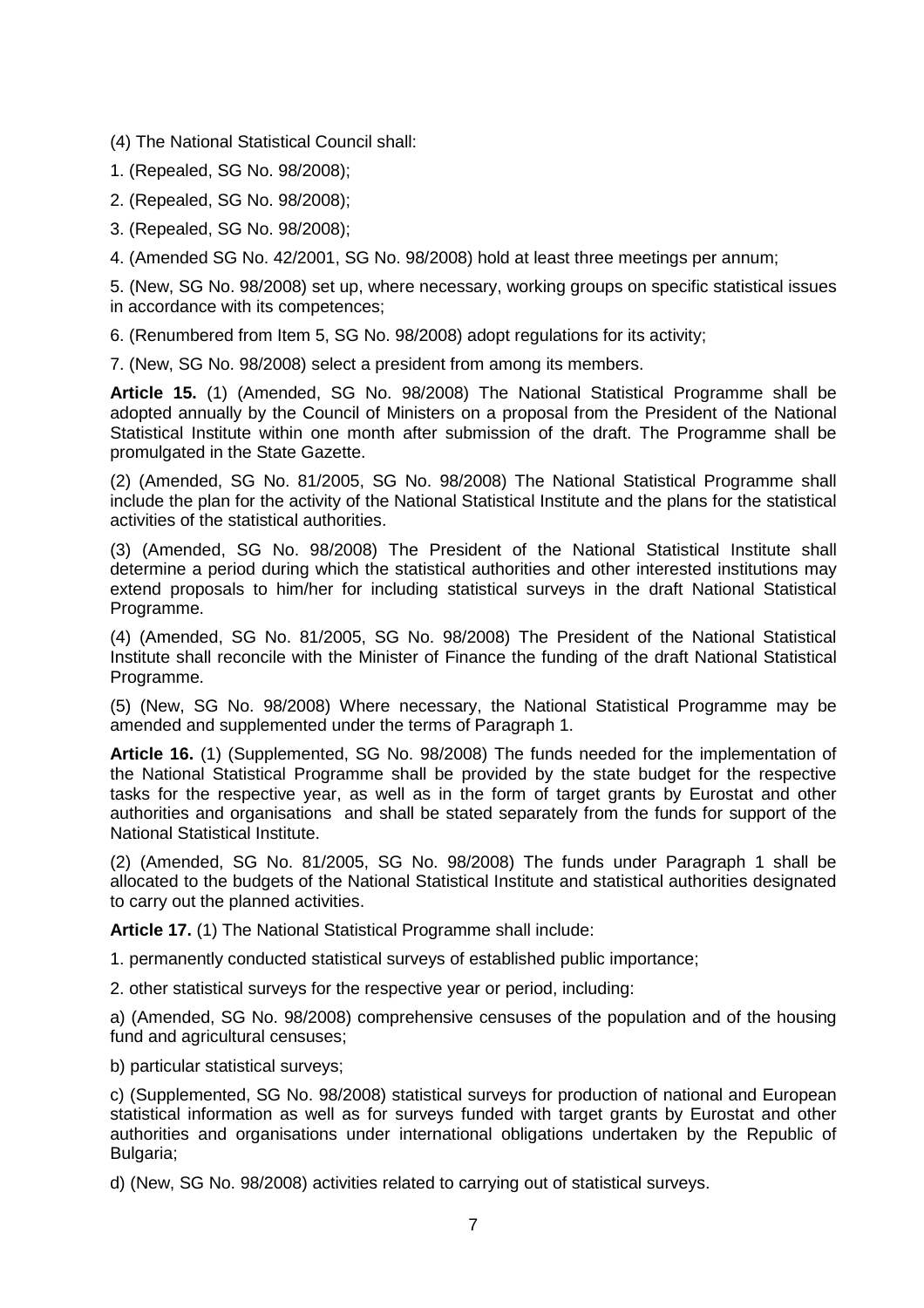(2) The statistical authorities, jointly with the institution having proposed the survey shall develop particular programmes for statistical surveys under Item 2.

**Article 18.** (Amended and supplemented, SG No. 98/2008) Comprehensive censuses of the population and of the housing fund and agricultural censuses shall be carried out by virtue of a separate law.

**Article 19.** Stated in the programme for each statistical survey shall be:

- 1. the topic of the survey;
- 2. the subject and the object of the survey;
- 3. the way of conducting the survey;
- 4. (Amended, SG No. 81/2005) the sources of data collection;
- 5. the body/bodies conducting the survey;
- 6. the obligations for data provision;
- 7. the budget of the survey;
- 8. (New, SG No. 81/2005) the representative nature of the survey;
- 9. (New, SG No. 81/2005) the form and deadline for data submission;
- 10. (New, SG No. 81/2005, repealed, SG No. 98/2008)

## **Chapter Four**

# **OBLIGATIONS FOR PROVISION OF DATA FOR STATISTICAL SURVEYS**

## (Title amended, SG No. 98/2008)

**Article 20.** (1) (Amended, SG No. 81/2005, SG No. 98/2008) Persons who manage or represent legal entities shall have the obligation to provide the National Statistical Institute and the statistical authorities with true data for the purposes of completion of forms and questionnaires for surveys included in the National Statistical Programme in respect whereof it is stipulated to be conducted on the basis of mandatory participation. Data shall be furthermore provided about branches, affiliates or other structural units of the legal entity.

(2) (New, SG No. 81/2005) Information under Paragraph 1 on the Ministry of Defence, the Bulgarian Army and their structures shall be provided by the Minister of Defence.

(3) (Renumbered from Paragraph 2, SG No. 81/2005) Natural persons carrying out economic activity, including farmers, shall also be subject to the obligation under Paragraph 1.

(4) (New – SG 42/2001, renumbered from Paragraph 3, amended, SG No. 81/2005) The persons referred to in Paragraphs 1, 2 and 3 shall have the obligation to present to the National Statistical Institute an annual activity report containing statistical summaries and accounting documents.

(5) (New, SG No. 81/2005, amended, SG No. 98/2008, SG No. 95/2009) The procedure and time limits for submitting the data referred to in Paragraphs 1 to 3 shall be defined in template statistical forms approved in an order by the President of the National Statistical Institute, and for the data referred to in Paragraph 4 – through a joint order by the President of the National Statistical Institute and the Executive Director of the National Revenue Agency, such orders to be promulgated in the State Gazette.

(6) (Renumbered from Paragraph 3 – SG 42/2001, renumbered from paragraph 4, SG 81/2005, amended and supplemented, SG No. 98/2008) Central and local government authorities, other central government institutions, the Bulgarian National Bank and the bodies keeping registers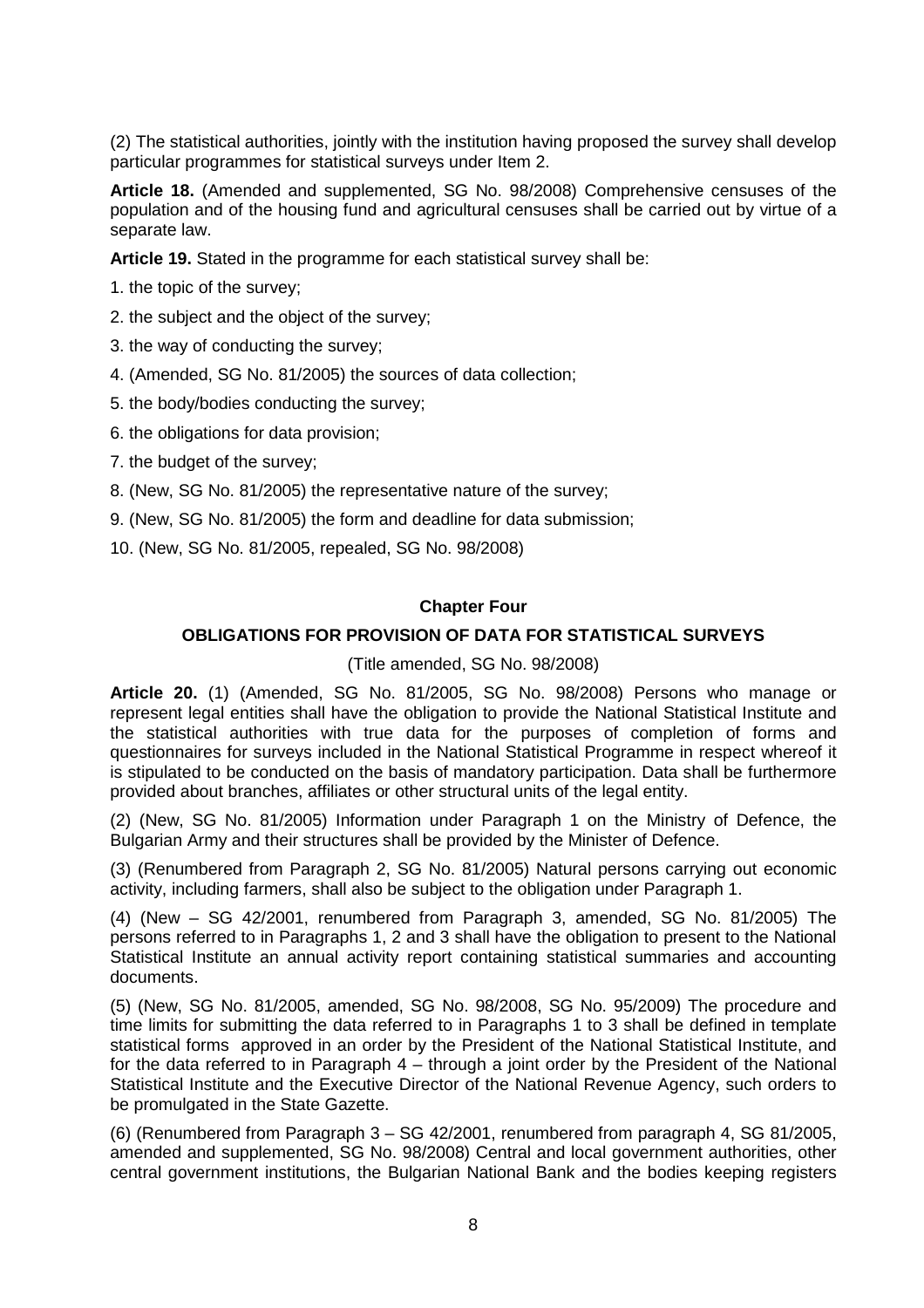and information systems as stipulated by a law, shall have the obligation, upon written request and free of charge, to provide the National Statistical Institute and statistical authorities with the individual data collected by them and/or statistical information that is necessary for conducting the statistical surveys included in the National Statistical Programme.

(7) (Renumbered from Paragraph 4, amended, SG No. 42/2001, renumbered from Paragraph 5, amended, SG No. 81/2005) Statistical surveys other than those included in the National Statistical Programme may only be conducted with voluntary participation of the persons under Paragraphs 1 and 3.

**Article 21.** (1) The individuals shall be obliged to submit to the bodies of the statistics personal data only for the census under Article 18.

(2) Natural persons shall not be obliged to provide the statistical authorities with data concerning their race, nationality, ethnic origin, religion, health status, private life, party affiliation, committed legal offences, philosophical and political views.

**Article 22.** (Amended, SG No. 45/02, supplemented, SG No. 98/2008) The National Statistical Institute and statistical authorities shall announce, in appropriate manner, and notify in writing the persons, who are subject of the statistical surveys, about their rights and obligations, the purpose, scope and manner of conducting the surveys, as well as the guarantees for data confidentiality and protection of secrecy.

# **Chapter Five**

# **PROVISION OF STATISTICAL INFORMATION**

**Article 23.** (Supplemented, SG No. 98/2008) The National Statistical Institute and statistical authorities shall announce to the public the results from the statistical surveys through the mass media, their websites, in own publications or by other means, in compliance with the provisions of Chapter Six.

**Article 24.** (1) (Supplemented, SG 81/2005, SG No. 100/2007, SG No. 98/2008) The National Statistical Institute and statistical authorities shall provide statistical information from the surveys included in the National Statistical Programme free of charge to the National Assembly, the President of the Republic of Bulgaria, the Council of Ministers, the Audit Office, the Bulgarian National Bank, the Financial Supervision Commission, the National Social Insurance Institute, the ministries and other central bodies of the executive, bodies of the judiciary, local government bodies and local administration and to the bodies keeping national registers as stipulated by a law. Such information shall have the scope and timeliness as stipulated in the List of Standard Statistical Indicators approved by the President of the National Statistical Institute.

(2) The statistical authorities shall provide the institutions concerned that have proposed a survey included in the National Statistical Programme with information from the survey free of charge.

(3) (Supplemented, SG No. 98/2008) Statistical information shall be provided free of charge to international statistical organisations if so stipulated in an international treaty to which the Republic of Bulgaria is a party.

(4) (New, SG No. 81/2005, repealed, SG No. 98/2008)

(5) (Renumbered from Paragraph 4, SG No. 81/2005, supplemented, SG No. 98/2008) Without prejudice to the cases under Paragraphs 1, 2 and 3 the National Statistical Institute and statistical authorities shall provide statistical information against payment of state fees, the amount of which shall be specified in a tariff of the Council of Ministers and/or in accordance with a regulation for dissemination of statistical products and services, endorsed by the President of the National Statistical Institute.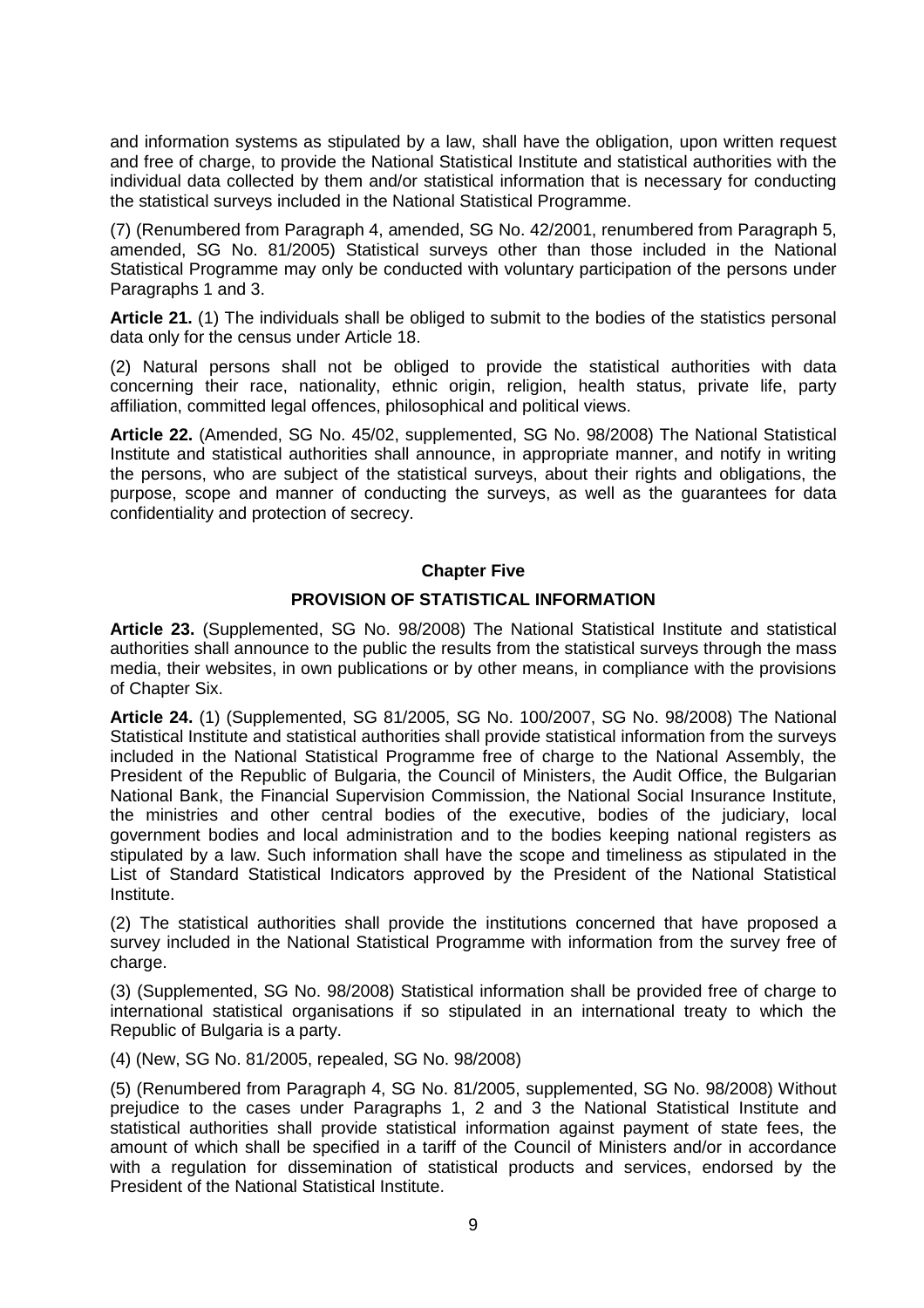# **Chapter Six**

## **PROTECTION OF SECRECY**

(Title amended, SG No. 81/2005)

**Article 25.** (Amended, SG No. 81/2005) (1) (Supplemented, SG No. 98/2008) Individual data received and collected through statistical surveys shall constitute a statistical secret and may be used only for statistical purposes. Individual data received for the purposes of statistical surveys may not be used as evidence before the bodies of the executive and the judiciary.

(2) (Supplemented, SG No. 98/2008) The National Statistical Institute and statistical authorities and their staff may not disclose or provide:

1. individual statistical data;

2. (Amended, SG No. 98/2008) statistical data which can be matched in a way that enables the identification of a specific statistical unit;

3. (Amended, SG No. 98/2008) statistical information which aggregates data about less than three statistical units or about a population in which the relative share of the value of a surveyed parameter of a single unit exceeds 85 per cent of the total value of such parameter for all units in the population.

**Article 26.** (1) (Amended and supplemented, SG No. 42/2001, amended, SG No. 81/2005, previous Article 26, amended SG No. 98/2008) Individual data referred to in Article 25 may be provided only if:

1. (Repealed, SG No. 98/2008);

2. (Amended, SG No. 98/2008) transferred to Eurostat where this is necessary for development and production of European statistical information;

3. (Amended, SG No. 98/2008) provided to the National Statistical Institute by statistical authorities where this is necessary for development and production of official statistical information

4. (Repealed, SG No. 98/2008);

5. (Repealed, SG No. 98/2008)

(2) (New, SG No. 98/2008) Individual data may be published only if the subject to which such data relate has granted consent therefor. Such consent shall be granted in writing and should clearly specify which data it includes. The person to whom such data relate may at any time withdraw his/her consent in writing, and such withdrawal shall not apply to actions performed prior to it.

**Article 26a.** (New, SG No. 98/2008) Individual anonymous data under Article 25 may be provided for the purposes of scientific research to higher schools or legal entities, whose main activity is scientific research, with a permission of the President of the National Statistical Institute.

**Article 27.** (Amended, SG Nos. 45/2002, 81/2005) (1) (Supplemented, SG No. 98/2008) The National Statistical Institute and statistical authorities shall have the obligation to ensure protection of individual data and prevention of any misuse thereof by undertaking appropriate organisational and technical measures and allowing such data to be handled only by persons who have signed an affidavit for protection of statistical secrecy.

(2) (Amended, SG No. 98/2008) Receipt, processing, usage and storage of statistical data representing statistical secret shall be carried out in a procedure set out in a regulation endorsed by the President of the National Statistical Institute.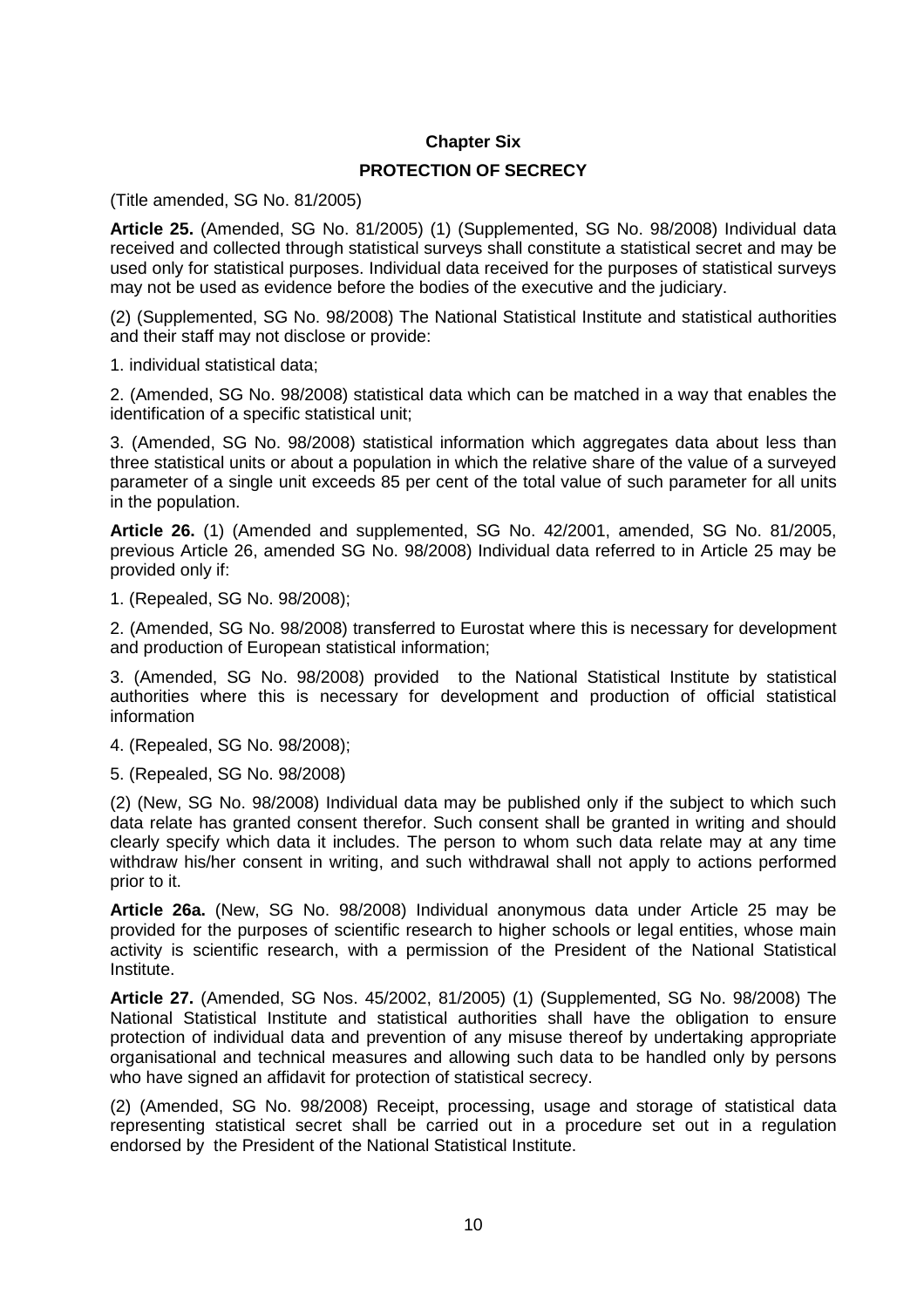(3) (New, SG No. 98/2008) The statistical authorities shall have the obligation to draw up their own internal rules of operation with data constituting statistical secret.

(4) (Renumbered from Paragraph 3, SG No. 98/2008) Natural persons assigned with collecting, receipt, processing or storage of data representing statistical secret shall sign an affidavit to protect such secrecy in the performance of their duties and for a period of 5 years thereafter.

(5) (New, SG No. 98/2008) The National Statistical Institute and statistical authorities shall use individual data under Article 25 only for statistical purposes unless the subjects to which such data relate have granted their consent for using such data for other expressly specified purposes.

(6) (Renumbered from Paragraph 4, supplemented, SG No. 98/2008) The rules for protecting statistical secrets shall be binding for all surveys conducted in the procedure under this Act by the National Statistical Institute and statistical authorities.

**Article 27a** (New, SG No. 42/2001, amended, SG No. 81/2005) (1) Registration, usage, processing and storage of statistical data which is classified information constituting state or official secret shall be done in accordance to the Protection of Classified Information Act and its implementing legislation.

(2) (Amended, SG No. 98/2008) The statistical information subject to classification as official secret is the information related to the defence of the country, the internal economic security, the security of organisational units, information systems or networks, specialised analyses and surveys and other information other than state secret, the unauthorised access to which would affect negatively the interests of the country or would harm any other legal protection interest.

## **Chapter Seven**

# **REGISTERS AND INFORMATION SYSTEMS**

## (Title amended, SG No. 98/2008)

## **Section I**

## **General Provisions**

**Article 28.** (1) (Amended, SG No. 81/2005, SG No. 98/2008) The National Statistical Institute and the statistical authorities which carry out statistical activity shall establish and keep institutional statistical registers, statistical information systems and national registers independently or jointly with the bodies stipulated by a law or regulation.

(2) (Repealed, SG No. 39/2005)

(3) (Amended, SG No. 81/2005, repealed, SG No. 98/2008)

**Article 29.** (1) (Supplemented, SG No. 98/2008) The information contained in the administrative statistic registers and statistical information systems shall be collected under the conditions and following the procedure of Chapter Four.

(2) (New, SG No. 81/2005, supplemented, SG No. 98/2008) For the purposes of keeping the registers referred to in Article 28, government authorities and other institutions administering information systems and registers set up by law shall provide the National Statistical Institute or the relevant statistical authorities with free of charge access to required information kept in the registers and information systems kept by them.

(3) (Renumbered from Paragraph 2, amended, SG No. 81/2005) The provision of information from the institutional registers and information systems shall be carried out under the conditions and the procedure of Chapters Five and Six.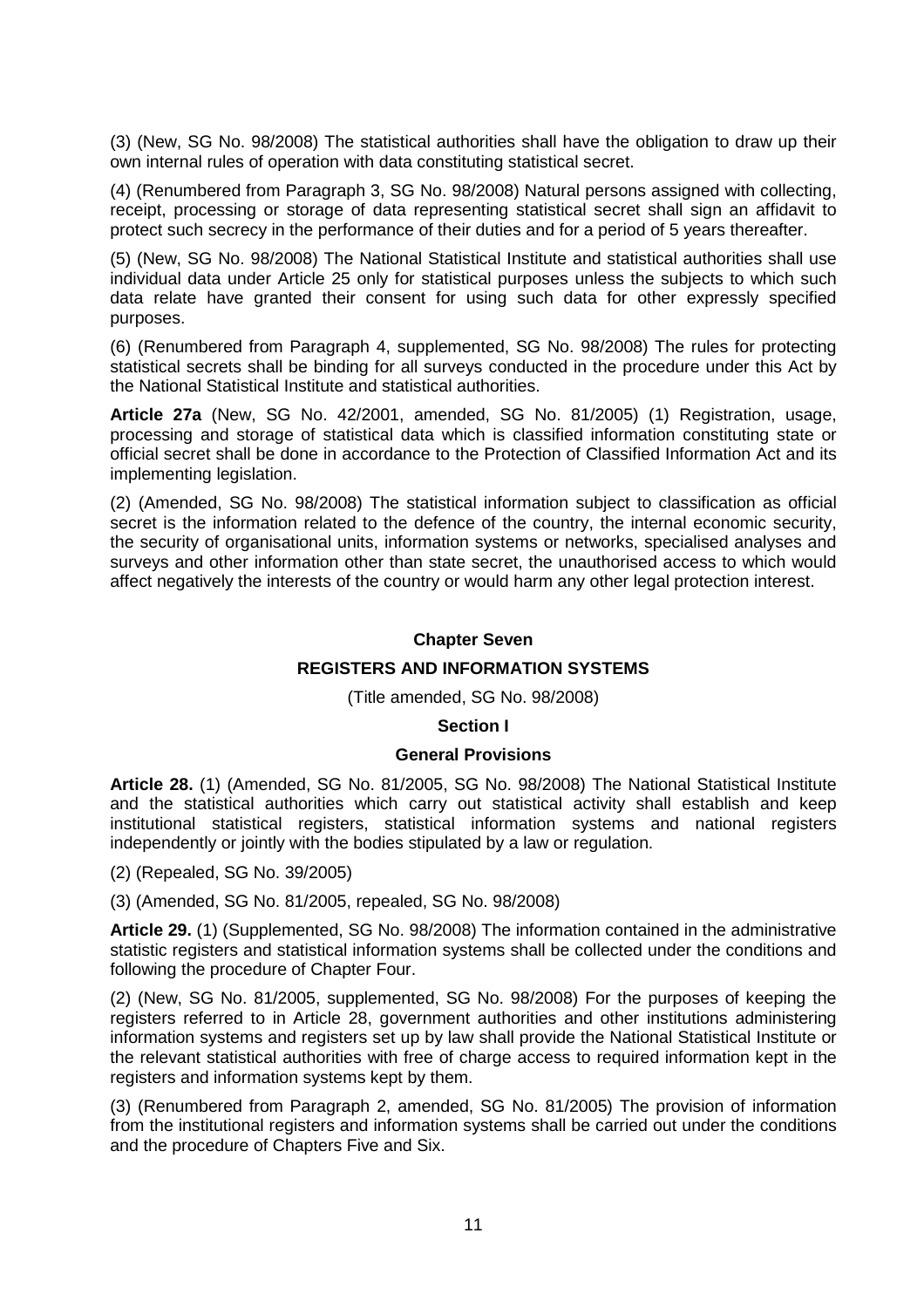**Article 30.** (1) (Previous Article 30, amended and supplemented, SG No. 81/2005, amended, SG No. 98/2008) The National Statistical Institute shall establish and maintain a Register of Statistical Units and a Statistical Register of Persons. The information in these registers shall be obtained from the BULSTAT Register, the Commercial Register, the National System for Civil Registration, other national registers and other administrative sources, data from surveys conducted under this Act, and from data provided under other laws.

(2) (New, SG No. 81/2005) The procedure for keeping the Register of Units for Statistics shall be set up under a set of rules endorsed by the President of the National Statistical Institute.

Section II

(Repealed, SG No. 39/2005)

BULSTAT Register

**Article 31-42** (Amended, SG Nos. 42/2001, 37/2004, repealed, SG No. 39/2005)

## **Section III**

(Repealed, SG No. 39/2005)

# **Relations between BULSTAT Register and other registers and information systems**

**Article 43-45** (Repealed, SG No. 39/2005)

# **Chapter Eight**

(Repealed – SG, No. 74/2002)

# **UNIFIED INFORMATION SYSTEM FOR COMBATING CRIME**

**Article 46 - 51** (Repealed, SG No. 74/02)

## **Chapter Nine**

## **ADMINISTRATIVE PENALTY PROVISIONS**

**Article 52.** (1) (Supplemented, SG No. 98/2008) If a person having an obligation under this Act does not provide in time or refuses to provide data to the National Statistical Institute and statistical authorities or provides false data, shall be liable to pay a fine of BGN 100 to BGN 1,000 and for repeated offence - from BGN 1,000 to BGN 3,000.

(2) For offences under Paragraph 1, legal entities and sole traders shall be liable to a property sanction of BGN 200 to BGN 2,000 and for repeated offence - from BGN 2,000 to BGN 6,000.

**Article 53.** Any person who uses, provides or discloses statistical data in violation of Articles 25, 26 and 27, if the case does not constitute a crime, shall be liable to pay a fine of BGN 1,000 to BGN 2,000.

**Article 54.** (Repealed, SG No. 39/2005)

**Article 55.** (Amended, SG No. 98/2008) Any official who has access to individual data and provides them or uses them for non-statistical purposes, if this does not constitute a crime, shall be liable to pay a fine of BGN 2,000 to BGN 6,000.

**Article 56.** (1) (Supplemented, SG No. 98/2008) Offences shall be established by acts drawn up by officials appointed by the President of the National Statistical Institute and heads of statistical authorities.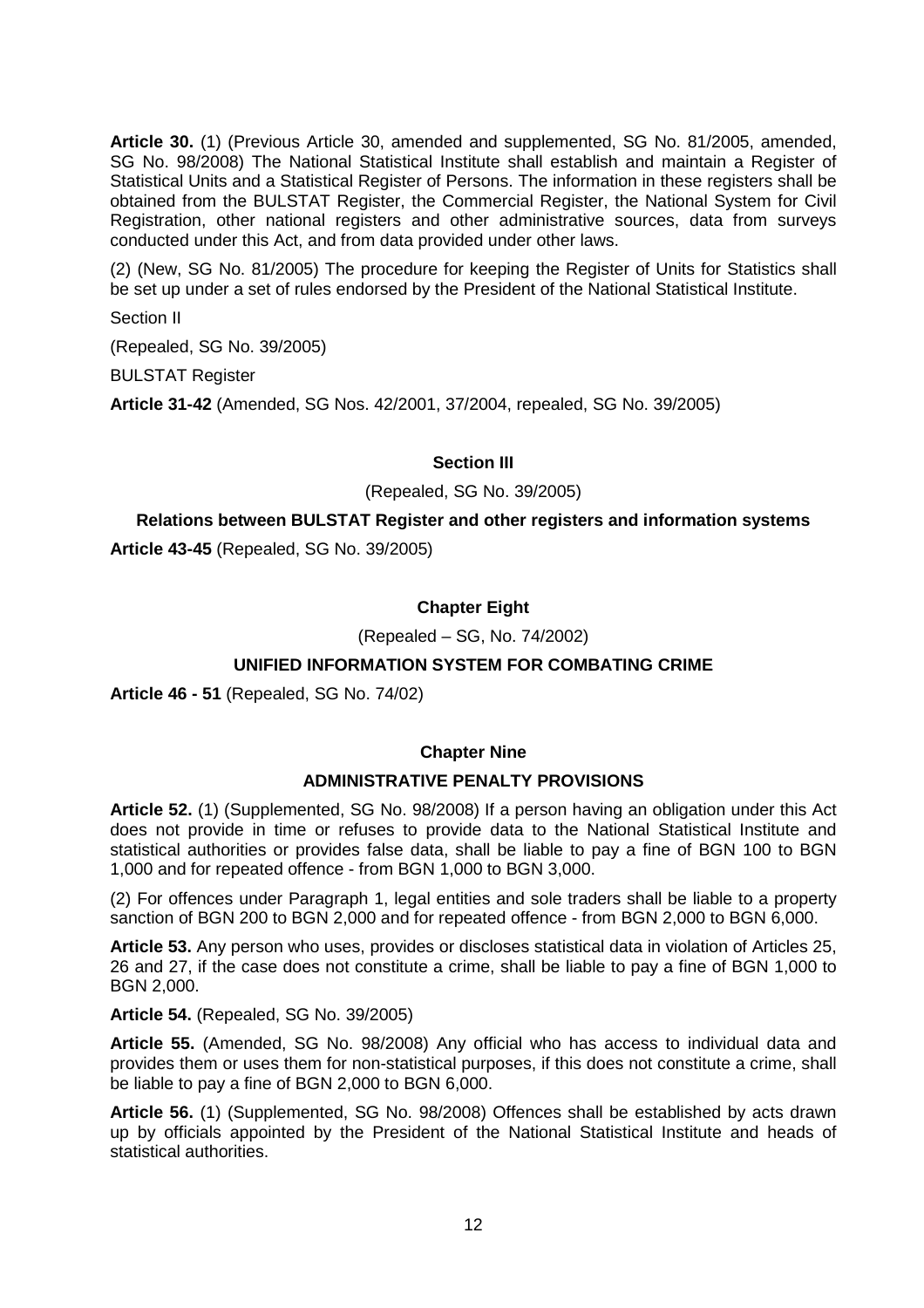(2) (Amended, SG No. 98/2008) On the grounds of the acts the President of the National Statistical Institute and heads of statistical authorities shall issue penal orders.

(3) Drawing up of acts, issuance, appeal and implementation of penal orders shall be subject to the Administrative Violations and Sanctions Act.

(4) (New, SG No. 98/2008) For obviously minor cases of violation of this Act established upon commitment thereof the officials under Paragraph 1 shall impose a fine of BGN 10 on the spot against a receipt.

(5) (New, SG No. 98/2008) For minor cases of violation of this Act established upon commitment thereof the officials under Paragraph 1 shall impose a fine of BGN 10 to BGN 50 on the spot against a ticket specifying data about the identity of the controlling body and the offender, the place and hour of the violation, the provisions violated and the amount of the fine. The ticket shall be signed by the controlling body and the offender to certify that the latter agrees to pay the fine and shall be sent to the financial body of the respective municipal administration for execution. A transcript shall be given to the offender to enable him/her to pay the fine voluntarily.

(6) (New, SG No. 98/2008) If the offender disputes the violation or refuses to pay the fine, an act shall be issued for the violation in accordance with the provisions of the Administrative Violations and Penalties Act.

## **SUPPLEMENTARY PROVISION**

**§ 1.** (Supplemented, SG No. 42/2001, amended, SG No. 81/2005, SG No. 98/2008) In the context of this Act:

1. "Statistical unit" means a unit of observation which can be a natural person, household, economic unit or another organisation to which the data relate.

2. "Individual data" are data about a specific statistical unit.

3. "Statistical information" is aggregate, quantitative and representative information about the status and/or dynamics of mass phenomena in existing populations of statistical units in economy, demographics, social area and environment .

4. "Statistical purposes" means use of collected individual data for development and production of statistical information, statistical analyses and forecasts.

5. "Statistical survey" includes observation of statistical units, collection, processing and analysis of individual data received from such statistical units for the purpose of obtaining statistical information. The statistical surveys shall be comprehensive when they study all units in a population, or sample when studying part of the units which is representative of the whole population".

6. "Administrative source" is a register or an information system set up by law and containing information on objects of statistical surveys.

7. "Eurostat" is the name of the statistical office of the European Commission. Eurostat coordinates the statistical activities of Community institutions and authorities.

8. "Development of statistical information" means the activities for development of statistical methods, standards and procedures used in the production and dissemination of statistical information, as well as the activities for development of new statistical indicators.

9. "Production" means the activities for collection, storage, processing, calculation and analysis of statistical information.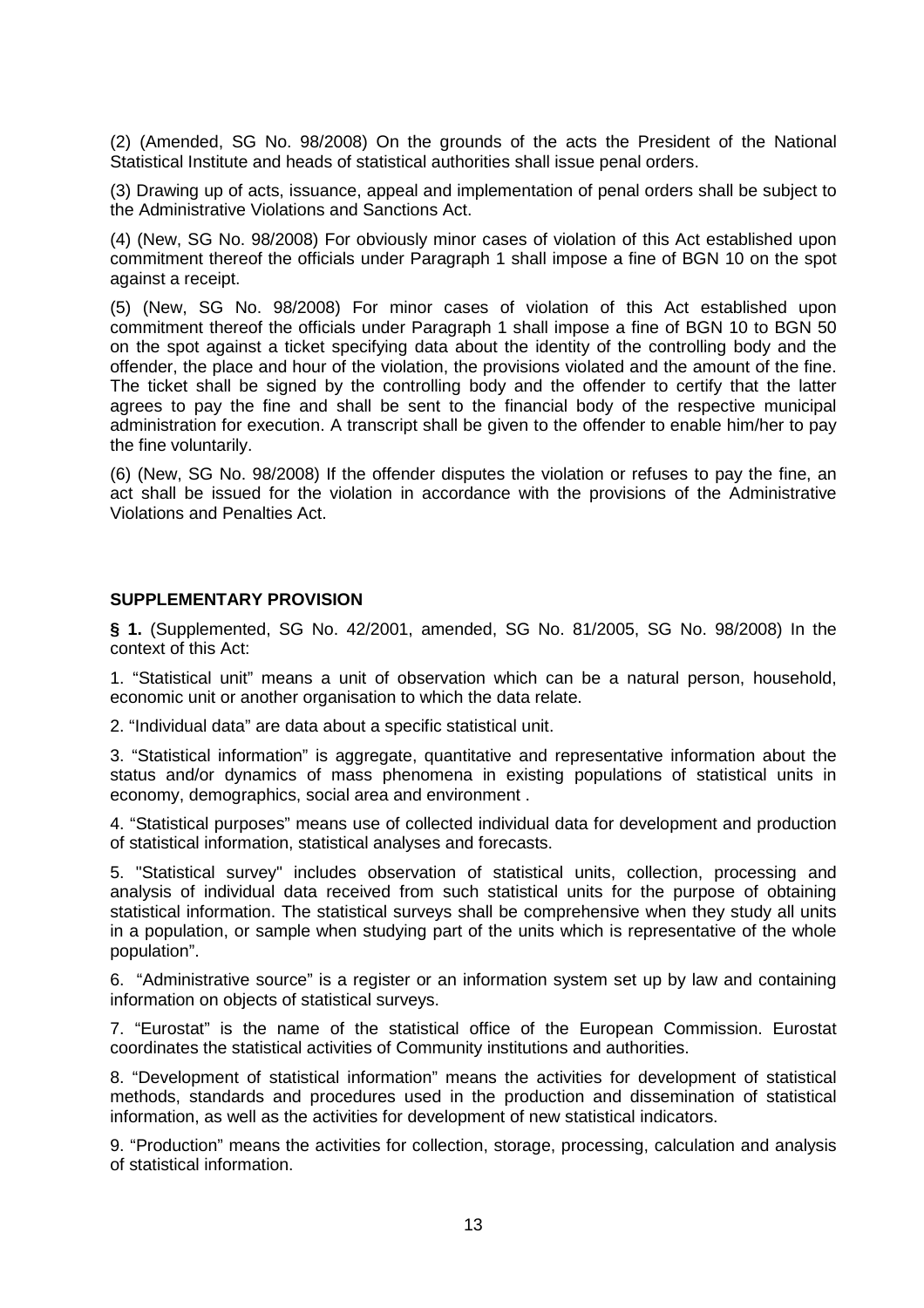10. "Dissemination" is the activity for securing access of users to statistical information.

11. "Professional independence" is a principle according to which statistical information shall be developed, produced and disseminated regardless of any pressure from political or interested parties.

12. "Impartiality" is a principle according to which statistical information shall be developed, produced and disseminated neutrally and all users shall be treated equally.

13. "Objectivity" is a principle according to which statistical information shall be developed, produced and disseminated in a systematic, reliable and unbiased way. This entails use of professional and ethical standards as well as pursuit of policies and practices that are transparent to users and respondents of surveys.

14. "Reliability" is a principle according to which statistics shall measure correctly, accurately and consistently the reality it is to represent as faithfully as possible. This entails use of scientific criteria in the selection of sources, methods and procedures.

15. "Statistical secret" is a principle according to which data relating to individual subjects are protected, obtained directly for statistical purposes or indirectly from administrative or other sources. This entails a ban on using the data obtained for other purposes than statistical ones and a ban on their illegal disclosure.

16. "Cost efficiency" is a principle according to which the costs for the production of statistical information shall be commensurate to the significance of the results and benefits sought. Resources shall be used in the most efficient way and the load of respondents shall be minimized. Where possible, the requested information should be easily extracted from available recordings or sources.

17. "Adequacy" is the extent to which statistical information meets present and potential future needs of users.

18. "Accuracy" is the approximation of estimates to unknown actual values.

19. "Timeliness" is the period between the critical moment of observation and the date of providing the statistical information to the users.

20. "Punctuality" is the strict observance of the pre-announced date for publication of the statistical information.

21. "Accessibility" and "clarity" means that the statistical information shall be understandable for users and shall be provided in a way which facilitates interpretation.

22. "Comparability" means that the statistical information shall be comparable in time and space limits.

23. "Logical consistency" is a possibility for combining statistical information from different sources in order to build up the full picture of the reality studied.

24. "Minor case" is a case wherein the violation committed, in view of the absence of or the insignificance of harmful effects or in view of other mitigating circumstances, constitutes a lower degree of public threat compared with other cases of violation of that type.

# **TRANSITIONAL AND FINAL PROVISIONS**

**§ 2.** This Act repeals the Statistics Act (Promulgated, SG 25/1991; amended, 64/1991, 60/1992 and 97/1997).

**§ 3.** (1) The subjects under Article 32, Items  $1 - 7$ , recorded until the entry into force of this Act in the Unified State Register of the Economic Subjects BULSTAT in accordance with the regulations for establishment, maintenance, updating and using the Unified State Register for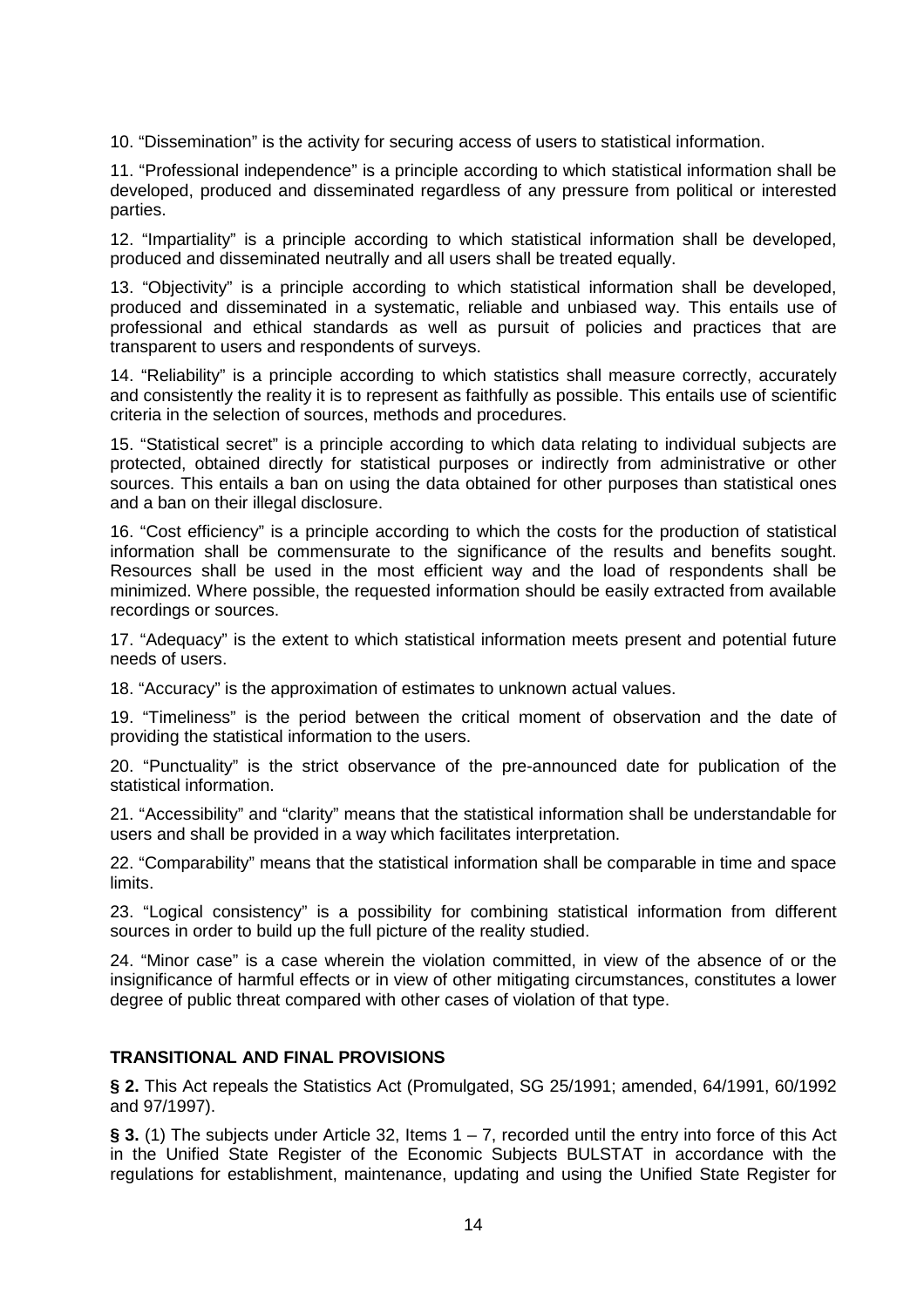Economic Subjects BULSTAT in the Republic of Bulgaria shall be deemed registered under Section II of Chapter Seven of this Act and shall retain their identification codes.

(2) The National Statistical Institute shall, ex-officio, determine the 13-digit identification code, shall issue new identification cards to the branches and establishments under Article 32 (8) and shall declare invalid their identification cards containing the 9-digit code.

**§ 4.** (Repealed, SG No. 81/2005).

**§ 5.** The following supplements are introduced to the Tax Procedure Act (Promulgated, SG 61/1993; amended, 20 /1996, 51/115 and 117/1997, 59/1998 and 153/1998):

1. Paragraph 4 is created in Article 7:

"(4) The tax number of the persons under Article 5, Items 2 and 3 shall coincide with the BULSTAT code."

2. In Article 11, after the words "data from" is added "BULSTAT Register" and a comma shall be added.

**§ 6.** The following amendments and supplements are introduced to the Accountancy Act (Promulgated, SG 4/1991; amended and supplemented, 26/1992, 55/1993, 21, 33 and 59/1996, 52/1997 and 21/1998):

1. New Paragraph 2 is created in Article 7:

"(2) The acts concerning violations under Article 43 (1) shall be drawn up by officials appointed by the President of the National Statistical Institute."

2. The present Paragraph 2 becomes Paragraph 3.

**§ 7.** The Council of Ministers shall approve a Tariff for the fees collected under Article 24 (4), Article 35 (4) and Article 42 (3).

**§ 8.** Within 3 months from entry into force of this Act the Council of Ministers, on a proposal from the President of the National Statistical Institute and the Minister of Justice and Legal European Integration, shall adopt a regulation for the implementation of Sections II and III of Chapter Seven.

(2) The regulation under Paragraph 1 shall also provide for the procedure and manner of electronic maintenance of the registers kept by district courts.

**§ 9.** The President of the National Statistical Institute, jointly with ministers, according to their branch competence, shall work out and submit to the Council of Ministers acts of secondary legislation in the area of branch statistics.

**§ 10.** The enactment of this Act is assigned to the Council of Ministers.

## **TRANSITIONAL AND FINAL PROVISIONS to the Lev Denomination Act**

(SG No. 20/1999, amended, No. 65/1999, effective 5.07.1999)

§ 4. (1) (Amended, SG No. 65/1999) With the taking of effect of this Act, all numbers in old levs indicated in laws which took effect prior to 5 July 1999 shall be replaced by numbers reduced by a factor of 1000 in new levs. Replacement of all numbers in old levs by numbers reduced by a factor of 1000 in new levs shall also apply to all laws adopted prior to 5 July 1999 which took effect or will take effect after 5 July 1999

(2) Any authorities which have adopted or issued secondary legislation which took effect prior to 5 July 1999 and which contain numbers in levs must make the appropriate amendments to such legislation ensuing from this Act so that such amendments should apply as of the effective date